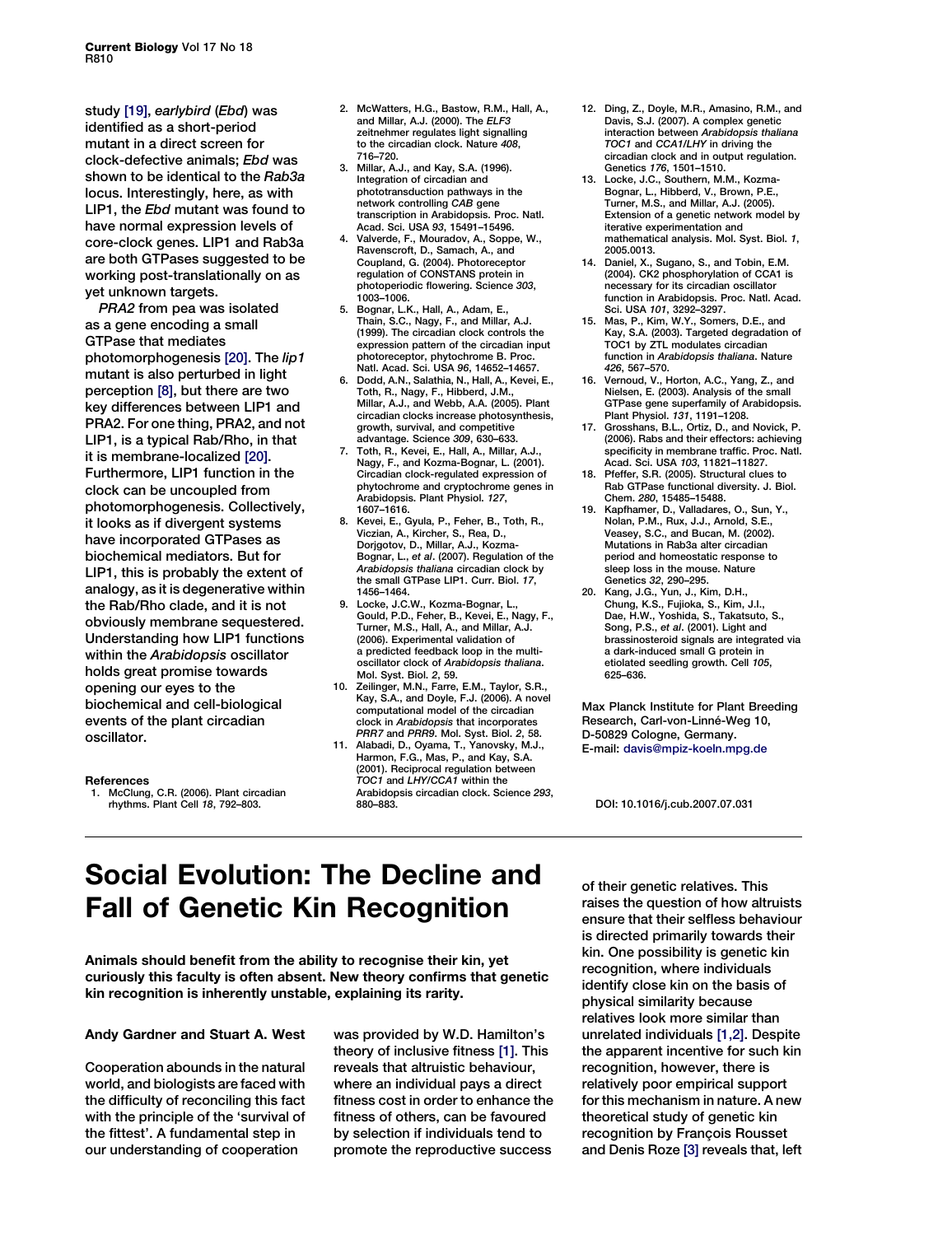

Figure 1. Despite the possible benefits, kin recognition is surprisingly absent in many animals, in situations where it might be expected.

(A) The parasitoid wasp, Nasonia vitripennis [\[15\]](#page-2-0) (Photo by D. Shuker and S. West); (B) swarm-founding wasps, Parachartergus colobopterus [\[16\]](#page-2-0) (Photo by J. Strassmann); and (C) the ant, Formica exsecta [\[17\]](#page-2-0) (Photo by R. Kümmerli).

to its own evolutionary devices, this mechanism will drive itself to ruin (Figure 1).

Though genetic kin recognition seems straightforward, the theoretical issues have remained murky for decades. Hamilton [\[1\]](#page-2-0) perhaps foresaw some of the difficulties when he wrote that evolutionary changes driven by individual advantage are liable to disrupt mechanisms of kin discrimination. This initial caution seemed to have been justified when Crozier [\[4\]](#page-2-0) provided the first mathematical model of genetic kin recognition and found that the mechanism could not be sustained. The model, developed for understanding social behaviour of colonial marine invertebrates, assumes that each individual bears an inherited genetic 'marker', and that upon encountering a neighbour bearing the same marker the two individuals engage in a reciprocal, cooperative interaction. Crozier pointed out that those individuals bearing a common marker more readily enter into social interactions, and hence enjoy a higher reproductive success than those individuals bearing rare markers. Thus, already common markers become more common still, and eventually all individuals carry the same marker. At this point, it fails to be diagnostic of kinship, and there has been a breakdown of kin recognition. Crozier suggested that, if genetic kin recognition is to be stabilised, then marker diversity must be maintained by some extrinsic process, such as balancing selection imposed by host-parasite interactions.

Grafen [\[5\]](#page-2-0), however, argued that Crozier's model fails to capture relevant biology. In particular, because Crozier assumed that social interaction always increases the fitness of both parties, there is no reason for individuals to limit interaction to kin only. Grafen suggested that Crozier's form of kin recognition was unstable because it was not useful to the individual, but that it could be made advantageous if cheating were possible in social interactions. He outlined a verbal model in which separate genetic loci encode the marker and altruism traits. In a structured population, neighbouring individuals with matching marker genes are likely to be close kin, and hence have higher than average genetic similarity (relatedness) across the whole genome, including at the loci for altruism. Thus, genetic kin recognition provides a way for altruists to ensure that they interact preferentially with other altruists, which makes the mechanism advantageous.

Furthermore, Grafen [\[5\]](#page-2-0) argued that selection would work to maintain, rather than to erode marker diversity, ensuring evolutionary stability of the mechanism. Rarer markers are a better indicator of relatedness, because it is more likely that two neighbouring individuals who share a rare marker do so due to kinship than due to chance alone. Grafen suggested that this leads to higher levels of altruism among interacting individuals bearing rare markers, because here relatedness is higher and so altruism is more highly favoured. Thus, individuals

with rare markers enjoy more altruistic social partners, and could be fitter than individuals bearing common markers. This indirect benefit to rare markers could protect the marker diversity that is needed for genetic kin recognition to be maintained.

The fate of genetic kin recognition therefore hangs in the balance between Crozier's direct benefit for common markers and Grafen's indirect benefit for rare markers. Rousset and Roze [\[3\]](#page-2-0), building upon recent extensions of multilocus theory for social evolution [\[6–9\],](#page-2-0) have developed a two-locus model of genetic kin recognition to determine which of these effects ultimately dominates. They first considered the situation where the rate of recombination between altruism and marker loci and the rate of dispersal are high relative to the fitness consequences of altruism. Here, they confirmed that altruism is favoured given sufficient marker diversity, but also that this diversity becomes exhausted through the process highlighted by Crozier [\[4\].](#page-2-0) Thus, while altruism may initially flourish due to the operation of genetic kin recognition, it inevitably falters and ultimately fails as the ability to recognise kin is lost.

Next, Rousset and Roze [\[3\]](#page-2-0) considered less frequent genetic recombination and dispersal, and found that rare markers become associated with higher levels of altruism, as anticipated by Grafen [\[5\]](#page-2-0). This requires relatively large fitness effects of altruism, so that the crucial association is generated more rapidly by selection than it